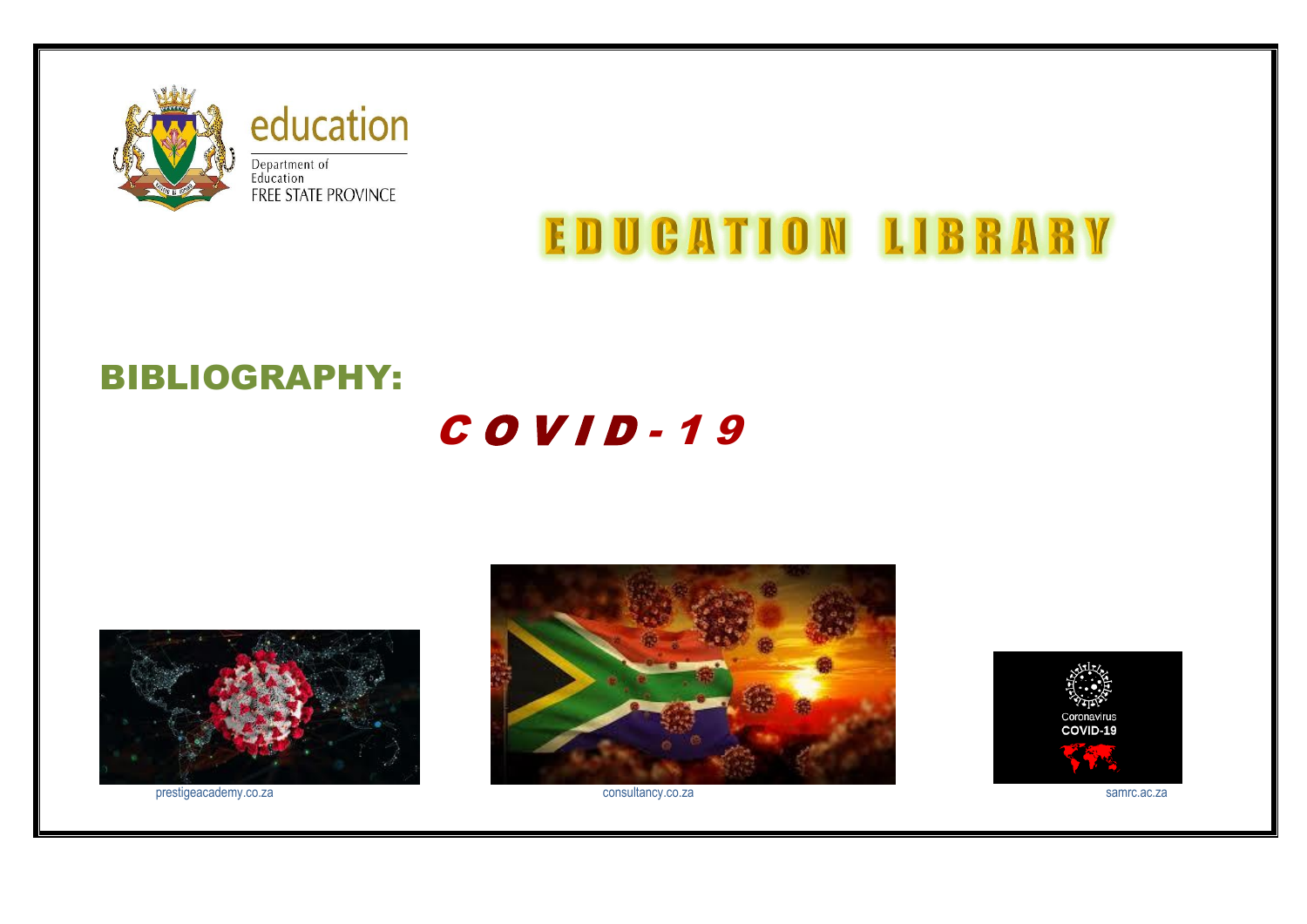### I N T R O D U C T I O N

 **Electronic** copies of articles are obtainable by quoting the **name of the bibliography** (*Covid-19*) and **item(s) number** (as found in the first column) and the **title of the item**.



<https://www.fsca.co.za/>

Education Library Ground Floor Private Bag X20565 Syfrets Building 9300 Bloemfontein

### Postal Address: Physical Address:

The Librarian Education Library Contract Contract Contract Contract Contract Contract Contract Contract Contract Contract Contract Contract Contract Contract Contract Contract Contract Contract Contract Contract Contract C Bloemfontein 65 Charlotte Maxeke Street

> Tel: 051-404-8467 Fax: 086-615-2502 Email: [E.Mostert@fseducation.gov.za](mailto:E.Mostert@fseducation.gov.za)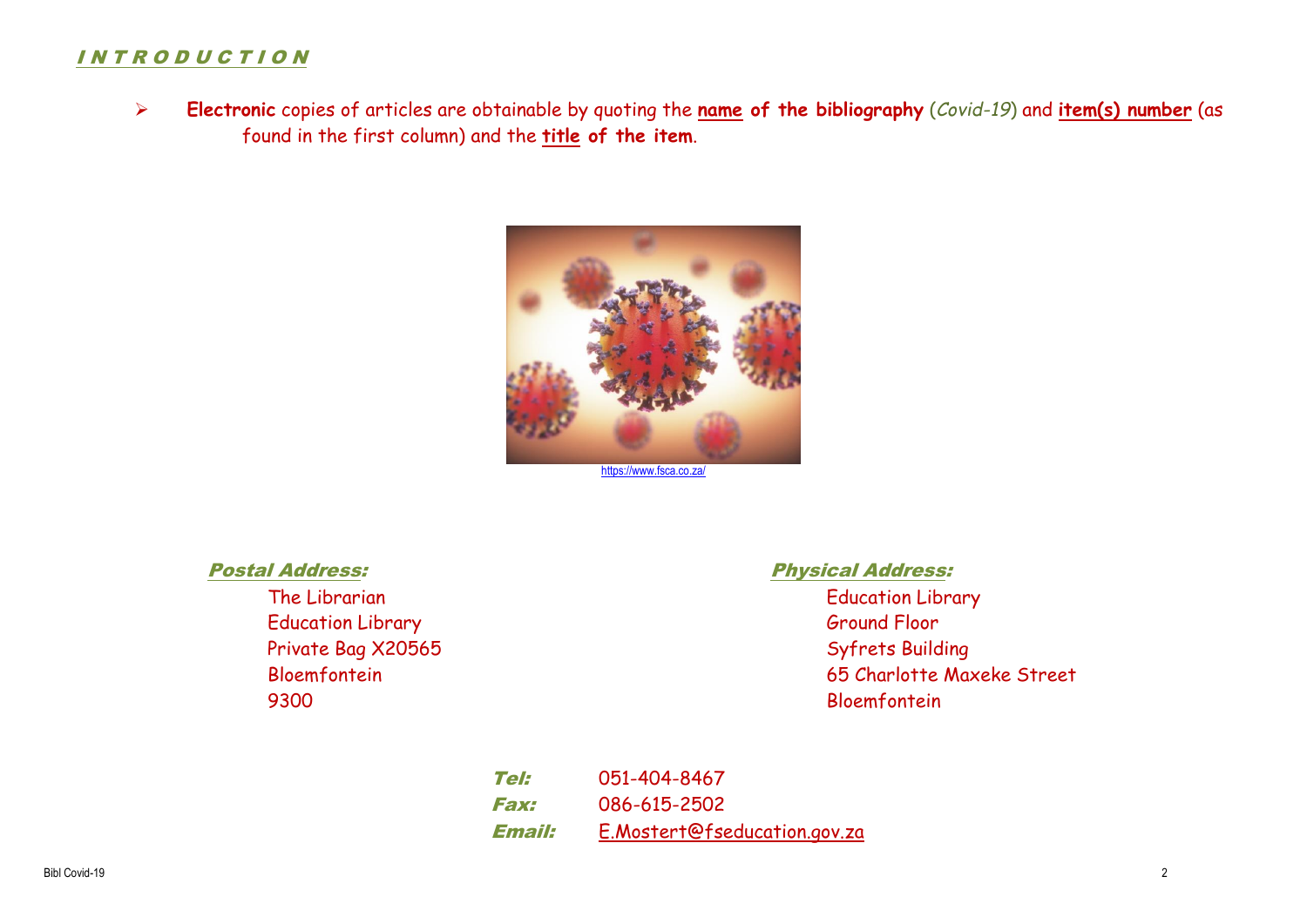## DOCUMENTS

| <b>NR</b>      | <b>AUTHOR</b>                                                                                                                                                                      | <b>TITLE</b>                                                                                                                                                                                           | <b>DATE</b> | <b>CALL NR</b> |
|----------------|------------------------------------------------------------------------------------------------------------------------------------------------------------------------------------|--------------------------------------------------------------------------------------------------------------------------------------------------------------------------------------------------------|-------------|----------------|
| 1 <sub>1</sub> | DEPT OF CO-<br><b>OPERATIVE</b><br><b>GOVERNANCE AND</b><br><b>TRADITIONAL</b><br><b>AFFAIRS</b>                                                                                   | Amendments of Regulations issued Disaster Management Act, 2002: in terms of Section 27(2) - 25<br>March                                                                                                |             | Electronic     |
| 2.             | DEPARTMENT OF<br><b>BASIC EDUCATION</b>                                                                                                                                            | Coronavirus orientation guidelines for schools: for teachers, support staff and learners on the Covid-19<br>2020<br>outbreak in South Africa                                                           |             | Electronic     |
| 3.             | DEPT OF CO-<br><b>OPERATIVE</b><br><b>GOVERNANCE AND</b><br><b>TRADITIONAL</b><br><b>AFFAIRS</b>                                                                                   | Declaration of national state of disaster - Government Gazette 43096 (15 Mar)<br>2020                                                                                                                  |             | Electronic     |
| 4.             | DEPT OF CO-<br><b>OPERATIVE</b><br><b>GOVERNANCE AND</b><br><b>TRADITIONAL</b><br><b>AFFAIRS</b>                                                                                   | Directions issued by the Minister of Cooperative Governance and Traditional Affairs with respect to the<br>response to Covid-19 in the cooperative governance & traditional affairs sectors - 25 March |             | Electronic     |
| 5.             | PIENAAR, R                                                                                                                                                                         | Educating with Zoom: limiting personal contact and extensive driving to attend meeting.                                                                                                                |             | Electronic     |
| 6.             | PIENAAR, R                                                                                                                                                                         | Learners in South Africa get Microsoft Office for FREE!                                                                                                                                                |             | Electronic     |
| 7.             | <b>LIASA</b>                                                                                                                                                                       | Managing public library and staff in time Covid-19 - 26 May                                                                                                                                            |             | Electronic     |
| 8.             | Pearson continuing education during uncertainty: providing access to online learning resources to assist<br>PIENAAR, R<br>teachers working remotely and to keep learners learning. |                                                                                                                                                                                                        | 2020        | Electronic     |
| 9.             | <b>LIASA</b>                                                                                                                                                                       | Post-lockdown preparation for public libraries: recommendations and guidelines - May                                                                                                                   | 2020        | Electronic     |
| 10.            | DEPT OF CO-<br><b>OPERATIVE</b><br><b>GOVERNANCE AND</b><br><b>TRADITIONAL</b><br><b>AFFAIRS</b>                                                                                   | Regulations issued Disaster Management Act, 2002: in terms of Section 27(2) - 29 April                                                                                                                 | 2020        | Electronic     |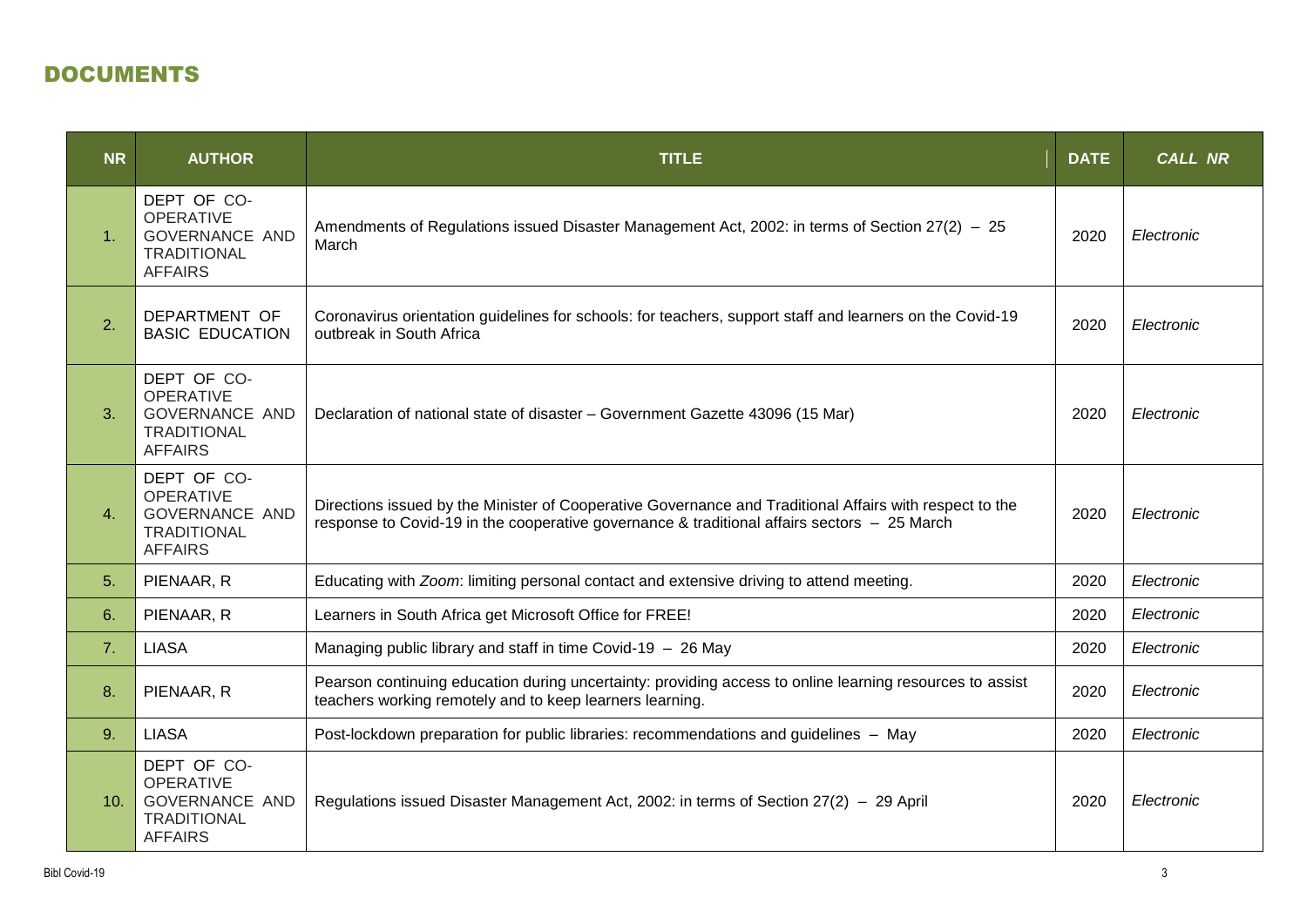| <b>NR</b>       | <b>AUTHOR</b>   | <b>TITLE</b>                                                                                                | <b>DATE</b> | <b>CALL NR</b>      |
|-----------------|-----------------|-------------------------------------------------------------------------------------------------------------|-------------|---------------------|
|                 | 'S A GOVERNMENT | Statement by President Cyril Ramaphosa on escalation of measures to combat Covid-19 epidemic - 23<br>March. | 2020        | Electronic          |
| 12 <sub>1</sub> | DEPT OF HEALTH  | What-is-Coronavirus-COVID-19.                                                                               | 2020        | Poster (electronic) |

## ARTICLES IN MAGAZINES

| <b>NR</b> | <b>AUTHOR</b>      | <b>TITLE</b>                                                                                                                                                                                                                                                                                                                                                                                                                                                                                                             | <b>MAGAZINE</b>                                        |
|-----------|--------------------|--------------------------------------------------------------------------------------------------------------------------------------------------------------------------------------------------------------------------------------------------------------------------------------------------------------------------------------------------------------------------------------------------------------------------------------------------------------------------------------------------------------------------|--------------------------------------------------------|
| 13.       | <b>BEHRENS, KG</b> | Clinical ethical challenges in the Covid-19 crisis in South Africa:<br>addresses social and ethical issues in health care, science and<br>technology, observes that in public health emergencies a shift<br>needs to take place away from the ethical norms of standard<br>clinical practice, which is patient-centred and responsive to<br>individual patient preferences, towards public health ethics, which<br>is concerned with safeguarding the health of the population by<br>means of the best use of resources. | Wits Journal of Clinical Medicine, 2(SI), 20, pp 29-32 |
| 14.       | MCQUEEN, M         | Coronavirus control measures aren't pointless - just slowing<br>down the pandemic could save millions of lives.                                                                                                                                                                                                                                                                                                                                                                                                          | Conversation, 10 Mar 2020, 4pp                         |
| 15.       | KALLA, IS          | COVID-19: the concept of herd immunity $-$ is it a strategy for<br>South Africa?                                                                                                                                                                                                                                                                                                                                                                                                                                         | Wits Journal of Clinical Medicine, 2(SI), 20, pp 39-42 |
| 16.       | MACUPE, B          | Education: a state of unreadiness: evidence shows schools are<br>not ready as the department pushes them to reopen in 10 days.                                                                                                                                                                                                                                                                                                                                                                                           | Mail & Guardian, 22-29 May 2020, p 2                   |
| 17.       | JEFFERY, D         | Five lessons on reopening SA's schools: the experiences after<br>crises in countries such as Uganda and Ethiopia can help South<br>Africa.                                                                                                                                                                                                                                                                                                                                                                               | Mail & Guardian, 22-29 May 2020, p 24                  |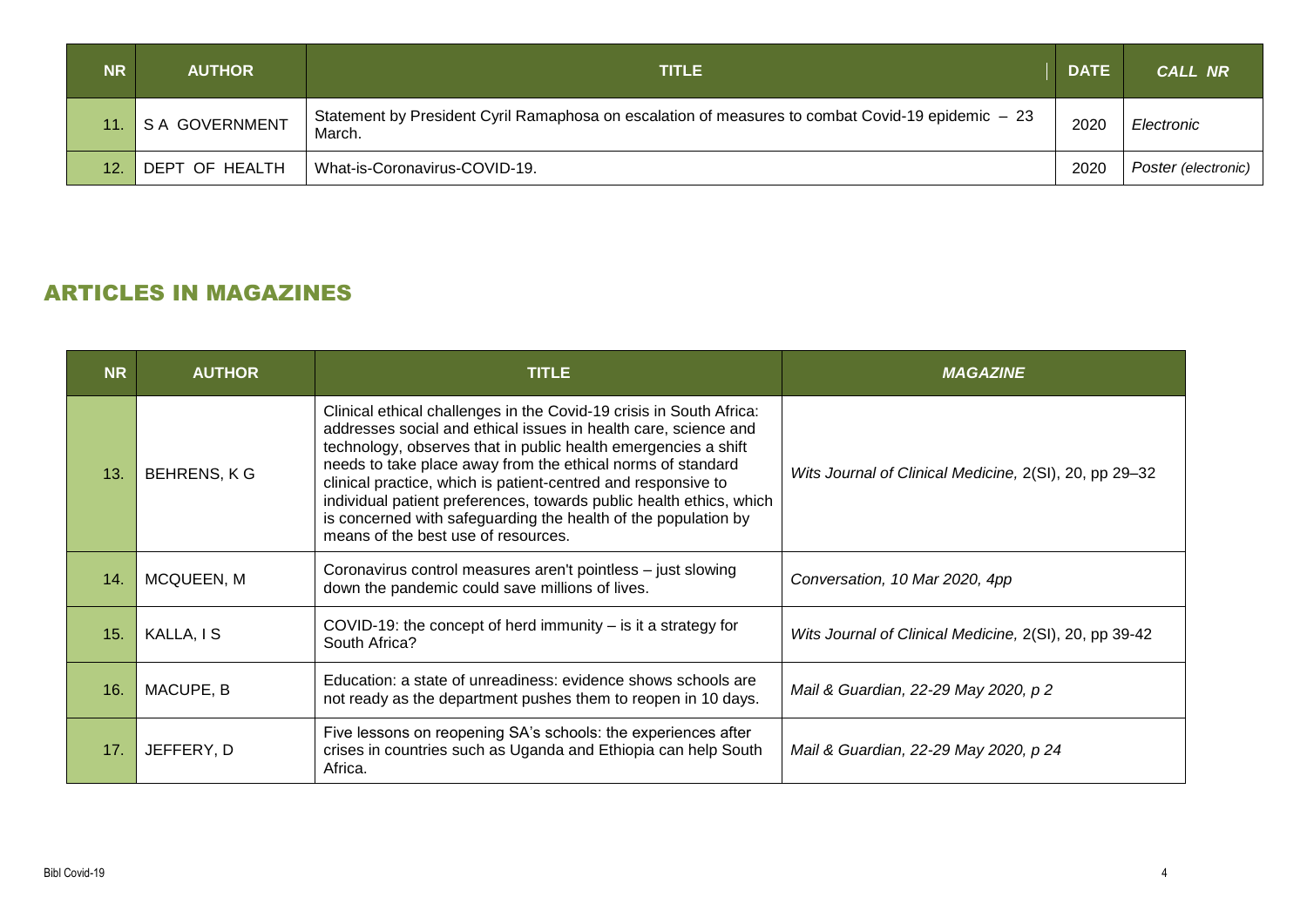| <b>NR</b> | <b>AUTHOR</b> | <b>TITLE</b>                                                                                                                                                                                                 | <b>MAGAZINE</b>                                        |
|-----------|---------------|--------------------------------------------------------------------------------------------------------------------------------------------------------------------------------------------------------------|--------------------------------------------------------|
| 18.       | MACUPE, B     | Going back to school is a Catch-22: some learners have taken<br>the decision to drop out because they fear catching the<br>coronavirus and have no faith that they will do well in their<br>studies.         | Mail & Guardian, 8-14 May 2020, p 10                   |
| 19.       | MACUPE, B     | How schools could work during Covid: ahead of their opening on<br>Monday, the basic education department has given schools three<br>models to consider to ensure physical distancing.                        | Mail & Guardian, 8-14 May 2020, p 6                    |
| 20.       | VILJOEN, M    | Onderwysers kort nou hoop: Suid-Afrikaanse onderwysers het<br>teen die agtergrond van die Covid-19-pandemie nodig dat die<br>regering vir eens aan hul kant is; dat ouers en leerlinge weer in<br>hulle glo. | Volksblad, 23 April 2020, p 7                          |
| 21.       | MACUPE, B     | Online learning will unfortunately not benefit everyone.                                                                                                                                                     | Mail & Guardian, 27 Mar-2 Apr 2020, p 28               |
| 22.       | EISENBERG, J  | R0: how scientists quantify the intensity of an outbreak like<br>coronavirus and predict the pandemic's spread.                                                                                              | Conversation, 5 February 2020, 6pp                     |
| 23.       | HARPER, P     | Schools reopening terrifies me: it's not just me who's worried -<br>teachers unions are concerned about the capacity of schools to<br>operate safely - and rightly so.                                       | Mail & Guardian, 22-29 May 2020, p 20                  |
| 24.       | MEYER, W      | Skrap 2020-skooljaar heeltemal, sê Jansen.                                                                                                                                                                   | Volksblad, 17 April 2020, p 7                          |
| 25.       | RAGAVEN, I b  | Social dimensions of Covid-19 in South Africa: a neglected<br>element of the treatment plan.                                                                                                                 | Wits Journal of Clinical Medicine, 2(SI), 20, pp 33-38 |
| 26.       | MACUPE, B     | Teachers test Covid-19 positive: many schools are still not<br>coronavirus ready for learners and teachers to return.                                                                                        | Mail & Guardian, 5-11 Jun 2020, p 4                    |
| 27.       | MACUPE, B     | To the teachers of South Africa: we salute you.                                                                                                                                                              | Mail & Guardian, 8-14 May 2020, p 24                   |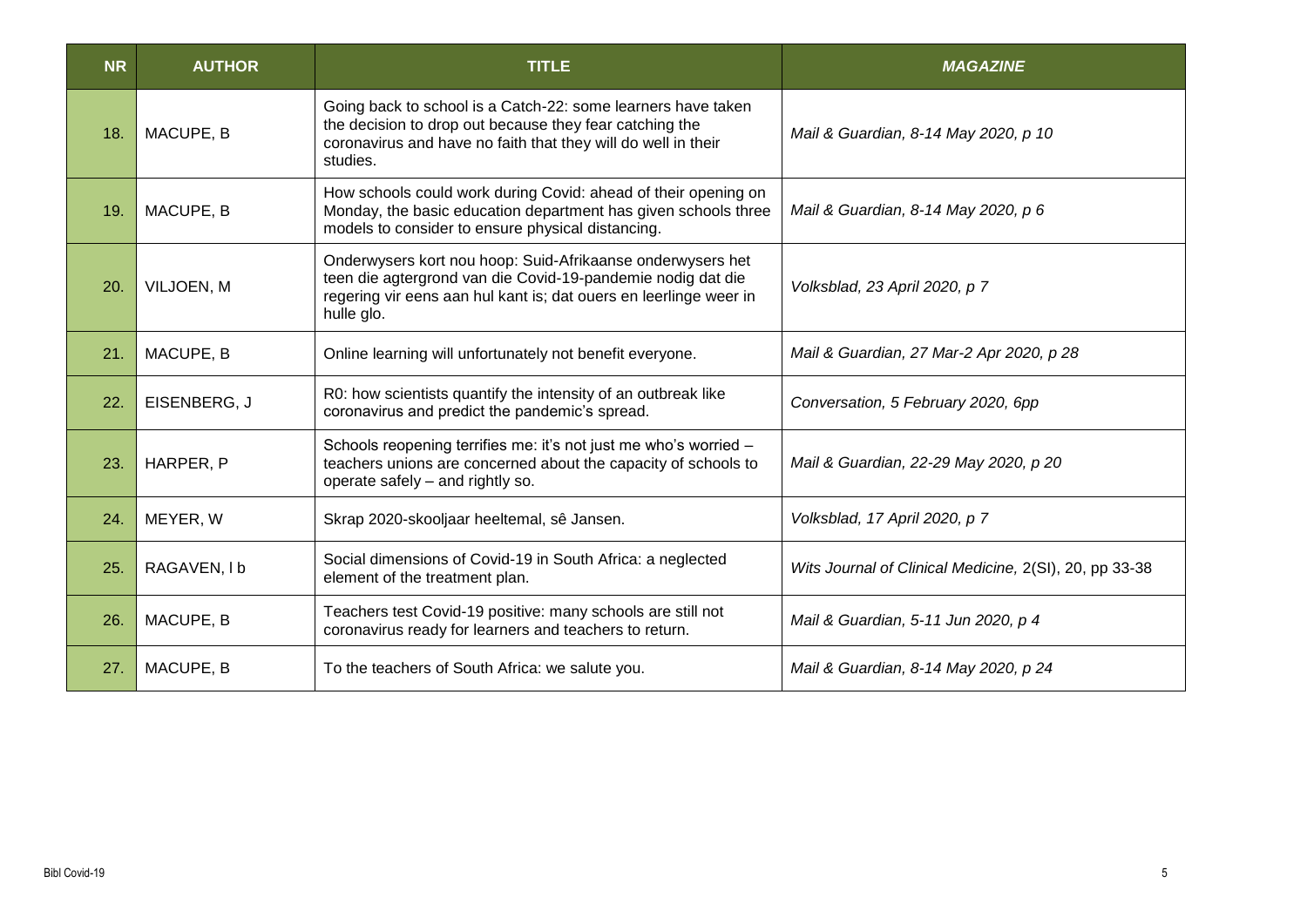

[www.statnews.com](http://www.statnews.com/)

## SOME ARTICLES ON INTERNET

| <b>NR</b> | <b>AUTHOR</b>                                                 | <b>TITLE</b>                                                                                                           | <b>DATE</b> | <b>ADDRESS</b>                                                                                                                    |
|-----------|---------------------------------------------------------------|------------------------------------------------------------------------------------------------------------------------|-------------|-----------------------------------------------------------------------------------------------------------------------------------|
| 28.       | <b>WORLD HEALTH</b><br><b>ORGANIZATION</b>                    | Coronavirus disease (COVID-19) pandemic.<br>[for latest information]                                                   | 05/06/2020  | https://www.who.int/emergencies/diseases/novel-<br>coronavirus-2019                                                               |
| 29.       | <b>SOCIETY FOR</b><br><b>SCIENCE AND THE</b><br><b>PUBLIC</b> | Coronavirus outbreak.<br>[for relevant information]                                                                    | 05/06/2020  | https://www.sciencenews.org/editors-picks/2019-novel-<br>coronavirus-outbreak                                                     |
| 30.       | <b>ANON</b>                                                   | Children of the Pandemic.                                                                                              | 04/06/2020  | https://www.teachingtimes.com/children-of-the-<br>pandemic/                                                                       |
| 31.       | KIRBY, A                                                      | Coronavirus: flipping the classroom for home learning<br>can be an opportunity for inclusion  or greater<br>exclusion. | 04/06/2020  | https://www.teachingtimes.com/flipping-the-classroom-<br>to-a-home-setting-an-opportunity-for-inclusion-or-<br>greater-exclusion/ |
| 32.       | <b>YOUNGMINDS</b>                                             | Coronavirus: impact on young people with mental<br>health needs.                                                       | 04/06/2020  | https://www.teachingtimes.com/coronavirus-impact-on-<br>young-people-with-mental-health-needs/                                    |